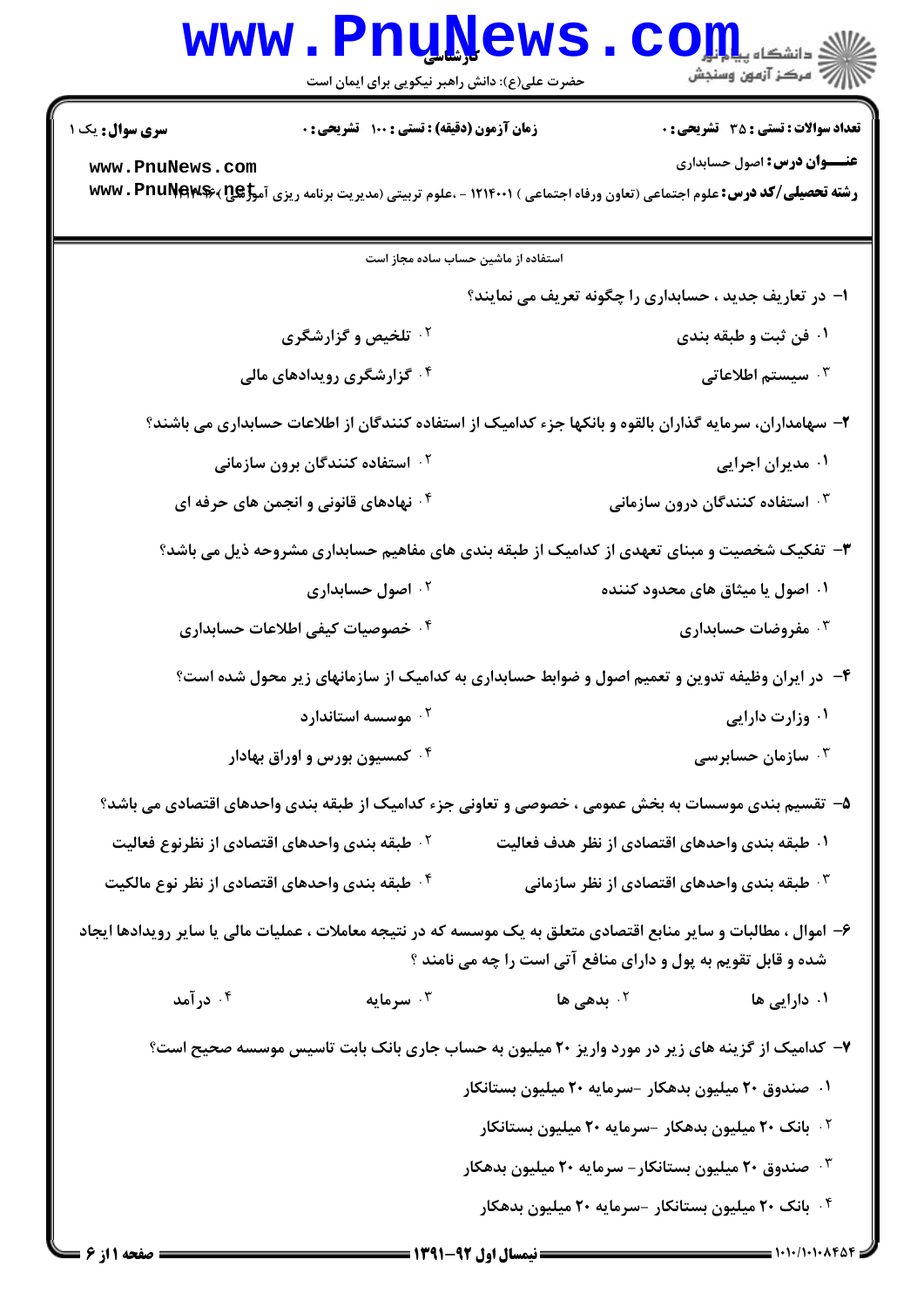|                                                                                                                                                                                           | <b>www.PnuNews</b><br>حضرت علی(ع): دانش راهبر نیکویی برای ایمان است                                                                       |                                                                        | دانشکاه پی <mark>ا با بار</mark> (<br>// مرکز آزمون وسنجش                          |  |  |
|-------------------------------------------------------------------------------------------------------------------------------------------------------------------------------------------|-------------------------------------------------------------------------------------------------------------------------------------------|------------------------------------------------------------------------|------------------------------------------------------------------------------------|--|--|
| <b>سری سوال : ۱ یک</b><br>www.PnuNews.com                                                                                                                                                 | زمان آزمون (دقیقه) : تستی : ۱۰۰٪ تشریحی : ۰                                                                                               |                                                                        | <b>تعداد سوالات : تستی : 35 - تشریحی : 0</b><br><b>عنـــوان درس:</b> اصول حسابداری |  |  |
|                                                                                                                                                                                           | رشته تحصیلی/کد درس: علوم اجتماعی (تعاون ورفاه اجتماعی ) ۱۲۱۴۰۰۱ - ،علوم تربیتی (مدیریت برنامه ریزی آم <del>وزگیلی) %ww</del> v . PnuŊew\$ |                                                                        |                                                                                    |  |  |
| ۸– جمع دارایی های شرکت پردیس در پایان سال ۱۳۹۰ به مبلغ ۲۰ میلیون ریال است اگر بدهی های شرکت ۵ میلیون ریال<br>کمتر از سرمایه آن باشد، مطلوبست تعیین مبلغ سرمایه شرکت ؟                     |                                                                                                                                           |                                                                        |                                                                                    |  |  |
| ۰۴ ۱۲۵۰۰۰۰۰۰ ریال                                                                                                                                                                         | ۰۳ . ۱۸۰۰۰۰۰۰۰ ریال                                                                                                                       | ۰۲ منصده۱۵۰ ریال                                                       | ۰۱. ۱۲۰۰۰۰۰۰۰ ریال                                                                 |  |  |
| ۹- در تاریخ ۱۳۹۰/۴/۱۵ شرکت حسام یک دستگاه خودرو به مبلغ ۱۰۰ میلیون ریال خریداری نمود و مبلغ ۵۰ میلیون ریال ان<br>را نقدا پرداخت نمود .ثبت دفتر روزنامه این رویداد کدام گزینه زیر می باشد؟ |                                                                                                                                           |                                                                        |                                                                                    |  |  |
|                                                                                                                                                                                           |                                                                                                                                           | ۰۱ وسایل نقلیه ۱۰۰ میلیون ریال بدهکار – صندوق ۵۰ میلیون ریال بستانکار  |                                                                                    |  |  |
|                                                                                                                                                                                           | <sup>۲</sup> ۰ وسایل نقلیه ۱۰۰ میلیون ریال بدهکار –حسابهای پرداختنی ۱۰۰ میلیون ریال بستانکار                                              |                                                                        |                                                                                    |  |  |
| وسایل نقلیه ۱۰۰ میلیون ریال بدهکار – صندوق ۵۰ میلیون ریال بستانکار – حسابهای پرداختنی ۵۰ میلیون ریال بستانکار "                                                                           |                                                                                                                                           |                                                                        |                                                                                    |  |  |
|                                                                                                                                                                                           |                                                                                                                                           | ۰۴ صندوق ۱۰۰ میلیون ریال بدهکار – وسایل نقلیه ۱۰۰ میلیون ریال بستانکار |                                                                                    |  |  |
|                                                                                                                                                                                           | ∙ا− تراز آزمایشی یک جدول ۲ یا ۴ ستونی است که از مانده کدام گزینه های زیر تهیه می شود؟                                                     |                                                                        |                                                                                    |  |  |
| <sup>۲ .</sup> مانده حسابهای اسناد حسابداری                                                                                                                                               |                                                                                                                                           | ۰۱ مانده حسابهای دفتر کل                                               |                                                                                    |  |  |
| ۰ <sup>۲</sup> مانده حسابهای دفتر معین<br>۰ <sup>۳</sup> مانده حسابهای دفتر روزنامه                                                                                                       |                                                                                                                                           |                                                                        |                                                                                    |  |  |
|                                                                                                                                                                                           |                                                                                                                                           |                                                                        | 1۱- برداشت موجب تغییر کدامیک از گزینه های زیر می شود؟                              |  |  |
| ۰۴ ترازنامه                                                                                                                                                                               | ۰۳ هزينه                                                                                                                                  | ۰ <sup>۲</sup> سرمایه                                                  | ۱. بدهی ها                                                                         |  |  |
|                                                                                                                                                                                           |                                                                                                                                           |                                                                        | 1۲- پیش پرداخت جزء کدامیک از گزینه های زیر می باشد؟                                |  |  |
| ۰۴ دارایی                                                                                                                                                                                 | هزينه $\cdot$ ۳                                                                                                                           | ۰ <sup>۲</sup> سرمایه                                                  | ۰۱ بدهی                                                                            |  |  |
| ۱۳- بابت خدماتی که شرکت افشار به مشتریان ارائه نموده ،صورتحسابی به مبلغ ۵۰ میلیون ریال صادر و وجه آن دریافت شده                                                                           |                                                                                                                                           | است.بابت این رویداد چه ثبتی در دفاتر شرکت باید انجام شود؟              |                                                                                    |  |  |
| ۰ <sup>۲</sup> حساب صندوق بدهکار - حساب سرمایه بستانکار                                                                                                                                   |                                                                                                                                           | ۰۱ حساب صندوق بدهکار - حساب در آمد بستانکار                            |                                                                                    |  |  |
| ۰۴ حساب در آمد بدهکار - حساب سرمایه بستانکار                                                                                                                                              |                                                                                                                                           |                                                                        | جساب در آمد بدهکار - حساب صندوق بستانکار $\cdot^{\texttt{w}}$                      |  |  |
|                                                                                                                                                                                           |                                                                                                                                           |                                                                        |                                                                                    |  |  |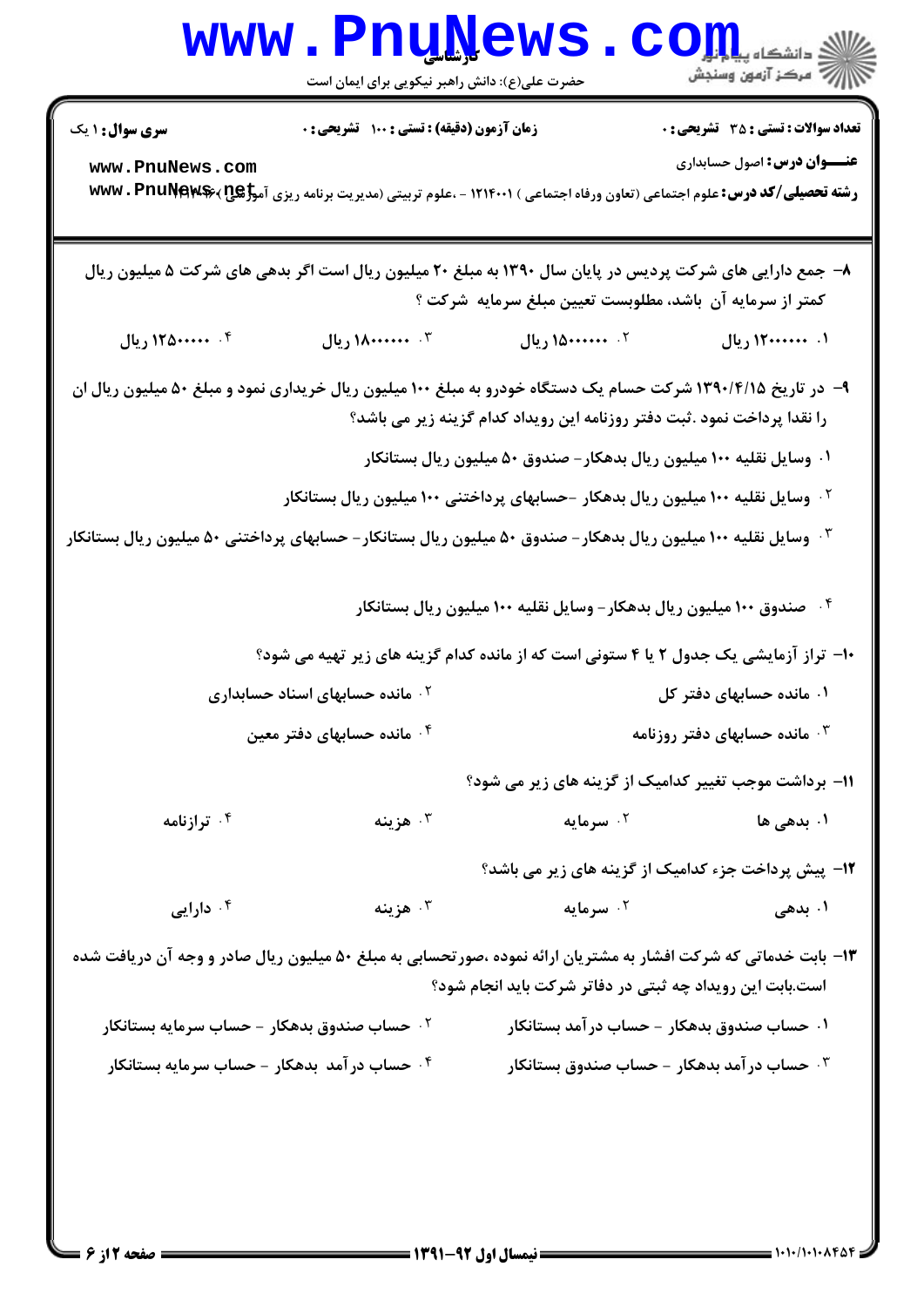## **www.PnuNews.com** ے۔<br>\||// = مرکز آزمون وسنجش

حضرت علی(ع): دانش راهبر نیکویی برای ایمان است

**تعداد سوالات : تستي : 35 ٪ تشريحي : 0** 

**زمان آزمون (دقیقه) : تستی : ۱۰۰ تشریحی: 0** 

**سری سوال :** ۱ یک

**عنــوان درس:** اصول حسابداري

www.PnuNews.com رشته تحصیلی/کد درس: علوم اجتماعی (تعاون ورفاه اجتماعی ) ۱۲۱۴۰۰۱ - ،علوم تربیتی (مدیریت برنامه ریزی آموزی )×#ww. PnuNew

۱۴- بابت خدماتی که شرکت محسن به مشتریان ارائه نموده، صورتحسابی به مبلغ ۲۰ میلیون ریال صادر ولی وجه آن دریافت نشده است .چه ثبتی باید در دفاتر شرکت محسن انجام گیرد؟ ۰۱ در آمد بدهکار - پیش دریافت در آمد بستانکار ۰<sup>۲</sup> حسابهای دریافتنی بدهکار – سرمایه بستانکار ۰<sup>۳</sup> حسابهای دریافتنی بدهکار - درآمد بستانکار ۰<sup>۴</sup> در آمد بدهکار - حسابهای دریافتنی بستانکار ۱۵- شرکت صالحی ماشین ألاتی به مبلغ ۵۰ میلیون ریال در ابتدای سال ۱۳۹۰ خریداری کرد عمر مفید ۲۰ سال و ارزش اسقاط آن ۵ میلیون ریال است بابت استهلاک این ماشین آلات در پایان اسفند ۱۳۹۰ کدامیک از ثبت های زیر در دفتر روزنامه شرکت صالحی انجام می گیرد؟ ۰۱ هزینه استهلاک ماشین ألات ۲۲۵۰۰۰۰ بدهکار - ماشین آلات ۲۲۵۰۰۰۰ بستانکار <sup>۲.</sup> هزینه استهلاک ماشین ألات ۲۲۵۰۰۰۰ بدهکار – استهلاک انباشته ماشین آلات ۲۲۵۰۰۰۰ بستانکار ۰<sup>۳ .</sup> هزینه استهلاک ماشین ألات ۲۵۰۰۰۰۰ بدهکار – ماشین آلات ۲۵۰۰۰۰۰ بستانکار <sup>۴ .</sup> هزينه استهلاک ماشين ألات ۲۵۰۰۰۰۰ بدهکار – استهلاک انباشته ماشين الات ۲۵۰۰۰۰۰ بستانکار ۱۶- تراز آزمایشی اصلاح شده شرکت عباسی در پایان سال ۱۳۹۰ مانده های زیر را نشان می دهد؟ در آمد تبلیغات ۲۰۰۰۰۰ - هزینه آب و برق ۵۰۰۰۰- در آمد تعمیرات ۱۰۰۰۰۰- هزینه استهلاک ۲۰۰۰۰- در آمد سایر خدمات ١٥٠٠٠٠) - هزينه ملزومات ٣٠٠٠٠- هزينه متفرقه ١٠٠٠٠. سود( زیان) خالص موسسه به چه مبلغی در صورت سود و زیان گزارش می شود؟ ۰۲ سود خالص ۳۵۰۰۰۰ ۰۱ سود خالص ۳۴۰۰۰۰ ۳. زيان خالص ٣۴٠٠٠٠ ۳۵۰۰۰۰ زبان خالص ۳۵۰۰۰۰  $^{\circ}$ ۱۷- مانده حساب سرمایه موسسه احمدی در اول سال ۱۳۹۰ ، ۵۰ میلیون ریال است .موسسه آقای احمدی در سال ۱۳۹۰ ، ۱۰ میلیون ریال ضرر داشته است .همچنین آقای احمدی ۲۰ میلیون ریال سرمایه گذاری مجدد داشته و مبلغ ۵ میلیون ریال برداشت داشته ، مانده حساب سرمایه موسسه احمدی در پایان سال ۱۳۹۰ چقدر است؟ ۰۳ میلیون ه میلیون  $\delta$ ۵۰۴ ۰۲ ه۶ میلیون ۰۱ ۶۰ میلیون ۱۸- موسساتی که کالاهایی را خریداری کرده و بدون آنکه تغییر شکلی به آنها بدهند آنها را بفروشند ،چه نام دارند؟

۰۴ موسسات بازرگاتی ۰۳ موسسات خدماتی ۰<sup>۲</sup> موسسات تولیدی ۰۱ موسسات انتفاعی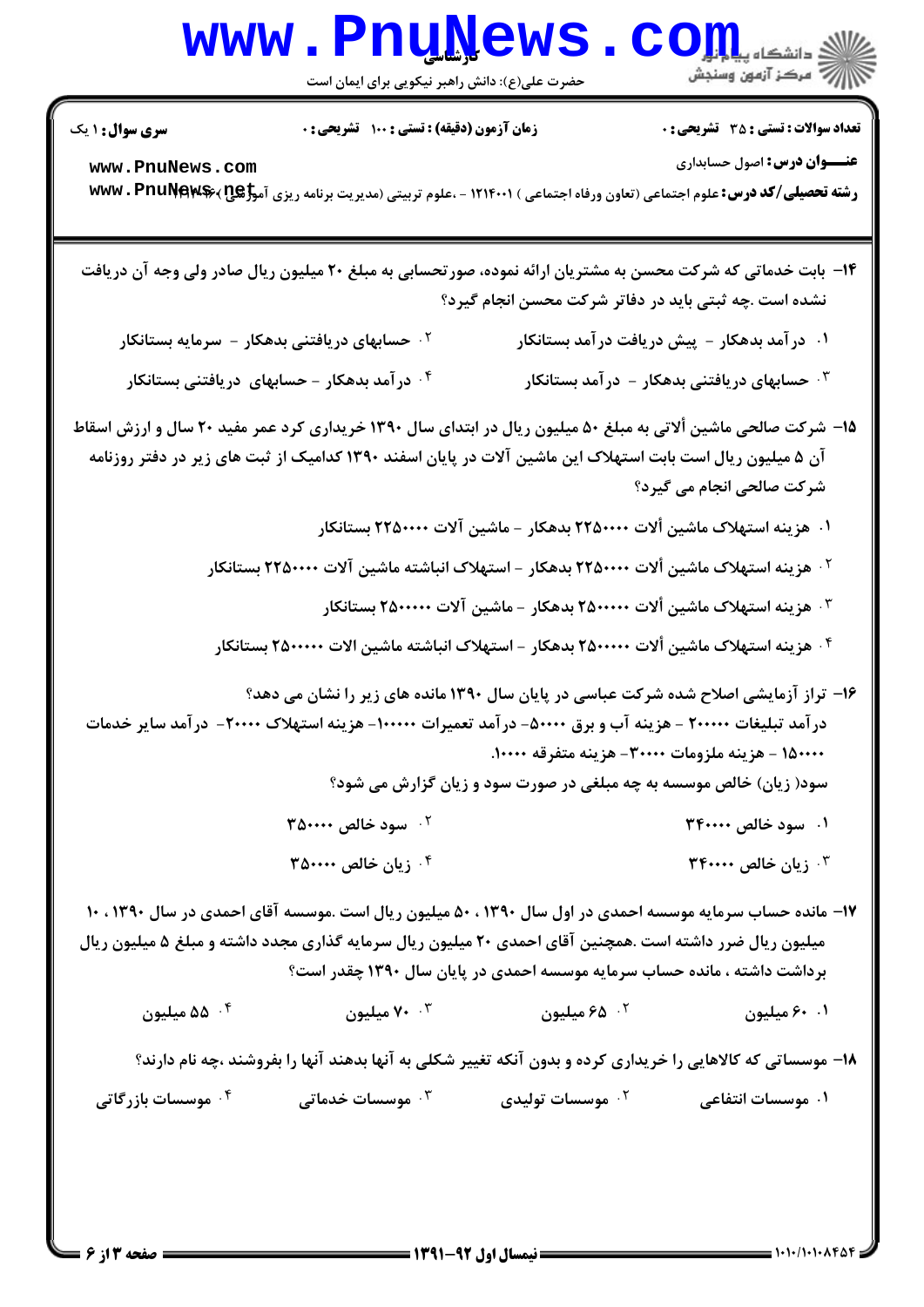## **www.PnuNews.com**

حضرت علی(ع): دانش راهبر نیکویی برای ایمان است

**تعداد سوالات : تستي : 35 ٪ تشريحي : 0** 

زمان آزمون (دقیقه) : تستی : ۱۰۰ آتشریحی : ۰

**سری سوال : ۱ یک** 

www.PnuNews.com

**عنــوان درس:** اصول حسابداري

رشته تحصیلی/کد درس: علوم اجتماعی (تعاون ورفاه اجتماعی ) ۱۲۱۴۰۰۱ - ،علوم تربیتی (مدیریت برنامه ریزی آموجی بپیچیلی/کد درس: ۷۳۷۷۰ PnuNews

تراز آزمایشی اختتامی شرکت افرا در پایان سال ۱۳۹۰ مانده های زیر را نشان می دهد: صندوق ۲۰۰۰۰۰ حسابهای دریافتنی ۱۵۰۰۰۰ ييش يرداخت ١٠٠٠٠٠ ساختمان ۸۰۰۰۰۰ زمین ۵۰۰۰۰۰ حسابهای پرداختنی ۱۰۰۰۰۰ اسناد پرداختنی بلند مدت ۴۰۰۰۰۰ سرمايه؟ **۱۹**- تعیین نمایید سرمایه شرکت افرا چقدر است؟  $11$  ......  $5$  $150...$  $1\lambda\Delta\cdots$ .  $\Delta$ .......  $\Gamma$ **۲۰**- جمع دارایی های شرکت افرا چقدر است؟  $\mathsf{YY}\Delta\cdots$  .  $\mathsf{Y}$  $1\sqrt{\Delta} \cdots$   $\sqrt{5}$  $14...$  $\Delta$ ...... **۲۱**- جمع دارایی های غیر جاری (بلند مدت) شرکت افرا چقدر است ؟  $\Delta\Delta \cdots$  .  $\zeta$  $11$  $1\sqrt{2} \cdots$  .  $5$  $15......$ **۲۲**- جمع بدهی های جاری شرکت افرا چقدر است؟  $1......$  $11$  .......  $T$  $\Delta$ ......  $\cdot$   $\cdot$   $\cdot$  $F$ ...... **۲۳**- جمع کل بدهی ها و سرمایه شرکت چقدر است؟  $\Delta\Delta \cdots$  .  $5$  $11$  ......  $17$  $110 \Delta \cdots$   $5$  $1\lambda \cdots$ **۲۴**– کدامیک از گزینه های زیر فقط بر یک سمت معادله اساسی حسابداری اثر می گذارد؟ **1. دریافت وام از بانک** ۰۱ خرید وسایل نقلیه بصورت نسیه ۰۴ پرداخت بدهي ۰<sup>۳</sup> اعطای قرض به دیگران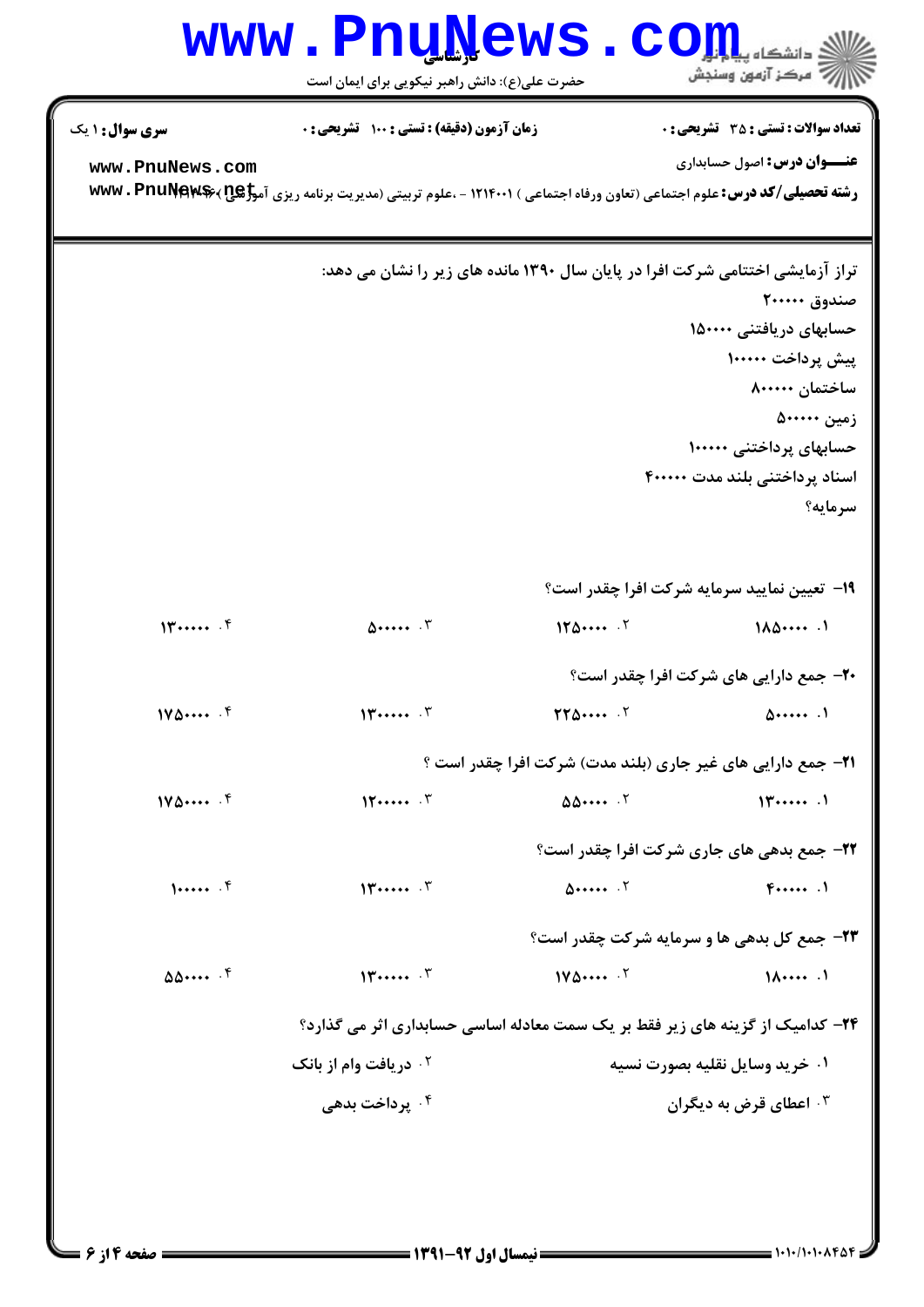|                                                                                                                                                                                                | <b>www . Pnu<u>ly</u>ews</b><br>حضرت علی(ع): دانش راهبر نیکویی برای ایمان است                                                                         |         | د دانشکاه پ <b>یا ب<sup>ا</sup> با<mark>ر</mark> ل</b><br>رُ ۖ مرڪز آزمون وسنڊش |  |
|------------------------------------------------------------------------------------------------------------------------------------------------------------------------------------------------|-------------------------------------------------------------------------------------------------------------------------------------------------------|---------|---------------------------------------------------------------------------------|--|
| <b>سری سوال : ۱ یک</b>                                                                                                                                                                         | زمان آزمون (دقیقه) : تستی : ۱۰۰ تشریحی : ۰                                                                                                            |         | <b>تعداد سوالات : تستی : 35 - تشریحی : 0</b>                                    |  |
| www.PnuNews.com                                                                                                                                                                                | <b>رشته تحصیلی/کد درس:</b> علوم اجتماعی (تعاون ورفاه اجتماعی ) ۱۲۱۴۰۰۱ - ،علوم تربیتی (مدیریت برنامه ریزی آم <del>وزگیل) %ww</del> v . Pnu <b>New</b> |         | <b>عنـــوان درس:</b> اصول حسابداری                                              |  |
|                                                                                                                                                                                                | ۲۵- تخفیفی که معمولا بابت خرید عمده به خریداران داده می شود را چه می نامند؟                                                                           |         |                                                                                 |  |
|                                                                                                                                                                                                | ۰۲ تخفیف تجاری                                                                                                                                        |         | ۰۱ برگشت از خرید و تخفیفات                                                      |  |
|                                                                                                                                                                                                | ۰۴ تخفیفات نقدی خرید                                                                                                                                  |         | ۰۳ برگشت از فروش و تخفیفات                                                      |  |
| ۲۶– شرکت معین مبلغ ۲۰۰۰۰۰ ریال کالا خریداری کرد ومبلغ ۱۰۰۰۰۰ ریال آن را نقدا پرداخت نمود، بابت این رویداد کدامیک از<br>ثبت های زیر در دفتر روزنامه شرکت معین انجام می شود؟                     |                                                                                                                                                       |         |                                                                                 |  |
| ۰۱ حساب خرید ۲۰۰۰۰۰ ریال بدهکار و حساب صندوق ۲۰۰۰۰۰ ریال بستانکار                                                                                                                              |                                                                                                                                                       |         |                                                                                 |  |
| <sup>۲.</sup> حساب خرید ۲۰۰۰۰۰ ریال بدهکار و حسابهای پرداختنی ۲۰۰۰۰۰ ریال بستانکار                                                                                                             |                                                                                                                                                       |         |                                                                                 |  |
| ۰ <sup>۳ ـ</sup> حساب خرید ۲۰۰۰۰۰ ریال بدهکار و حساب صندوق ۱۰۰۰۰۰ و حسابهای پرداختنی۱۰۰۰۰۰ بستانکار                                                                                            |                                                                                                                                                       |         |                                                                                 |  |
|                                                                                                                                                                                                | ۰۴ حساب صندوق ۲۰۰۰۰۰ ریال بدهکار و حساب خرید ۲۰۰۰۰۰ ریال بستانکار                                                                                     |         |                                                                                 |  |
| ۲۷- در صورتی که بخشی از کالای خریداری شده بصورت نسیه، بدلیل معیوب بودن برگشت داده شود، در ثبت این رویداد چه<br>حسابی بدهکار می شود؟                                                            |                                                                                                                                                       |         |                                                                                 |  |
|                                                                                                                                                                                                | <sup>۲.</sup> حسابهای پرداختنی                                                                                                                        |         | ۰۱ برگشت از خرید و تخفیفات                                                      |  |
|                                                                                                                                                                                                | ۰۴ صندوق                                                                                                                                              |         | خريد $\cdot$                                                                    |  |
| ۲۸- شرکت مهرگستر مبلغ ۱۰ میلیون ریال کالا به فروش رساند و بابت ان یک سفته ۳ ماهه به همین مبلغ دریافت نمود، بابت<br>این رویداد کدامیک از ثبت های زیر در دفتر روزنامه شرکت مهرگستر انجام می شود؟ |                                                                                                                                                       |         |                                                                                 |  |
| ۰۱ حسابهای دریافتنی ۱۰ میلیون بدهکار – فروش ۱۰ میلیون بستانکار                                                                                                                                 |                                                                                                                                                       |         |                                                                                 |  |
| <sup>۲</sup> ۰ اسناد دریافتنی ۱۰ میلیون بدهکار – فروش ۱۰ میلیون بستانکار                                                                                                                       |                                                                                                                                                       |         |                                                                                 |  |
| ون داروی ۱۰ میلیون بدهکار - حساب های پرداختنی ۱۰ میلیون بستانکار $\cdot$                                                                                                                       |                                                                                                                                                       |         |                                                                                 |  |
|                                                                                                                                                                                                | ۰۴ فروش ۱۰ میلیون بدهکار - حساب های دریافتنی ۱۰ میلیون بستانکار                                                                                       |         |                                                                                 |  |
|                                                                                                                                                                                                | ۲۹- در سیستم ثبت دائمی موجودی کالا در موسسات بازرگانی، کالاهای خریداری شده در طول دوره مالی به                                                        |         | حساب  بدهکار می شوند.                                                           |  |
| ۰۴ صندوق                                                                                                                                                                                       | ۰ <sup>۳</sup> حسابهای پرداختنی                                                                                                                       | ۰۲ خرید | ۰۱ موجودی کالا                                                                  |  |
|                                                                                                                                                                                                |                                                                                                                                                       |         |                                                                                 |  |